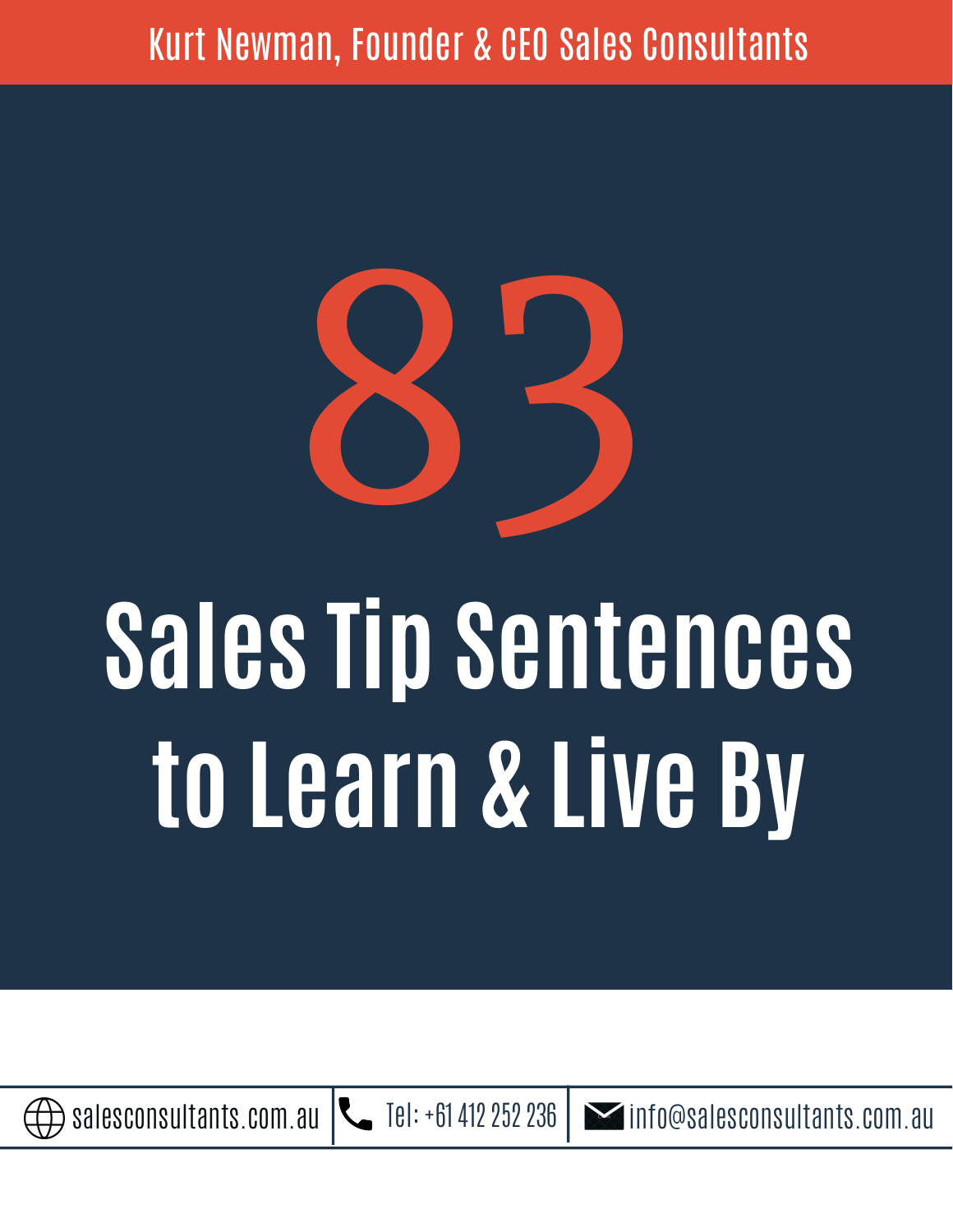

| #1  | Don't let fear of failure stop you from succeeding in sales.                                            |
|-----|---------------------------------------------------------------------------------------------------------|
| #2  | Clients prefer to buy from people whom they like, trust and can believe in.                             |
| #3  | Poor closing skills is rarely the reason for not closing but poor qualification is.                     |
| #4  | Lack of sales language structure becomes sales waffle and turns off client<br>interest.                 |
| #5  | Clients want to increase sales revenues or reduce costs or both.                                        |
| #6  | Success in sales begins by hiring the right salespeople.                                                |
| #7  | A salesperson without a sales process is like a cyclist without a bike.                                 |
| #8  | A unique selling proposition needs to be valued by the client.                                          |
| #9  | Sales differentiation often results in a price premium.                                                 |
| #10 | Classroom sales training combined with infield sales coaching is the key to<br>sales success.           |
| #11 | Few salespeople can sell and many should be in other professions.                                       |
| #12 | The last thing a client looks at as you leave their office is the heels of your<br>shoes.               |
| #13 | A client will have you summed up in the first 30-60 seconds and decide<br>whether they will buy or not. |
| #14 | The first one to reach out to greet takes control of the sales interview.                               |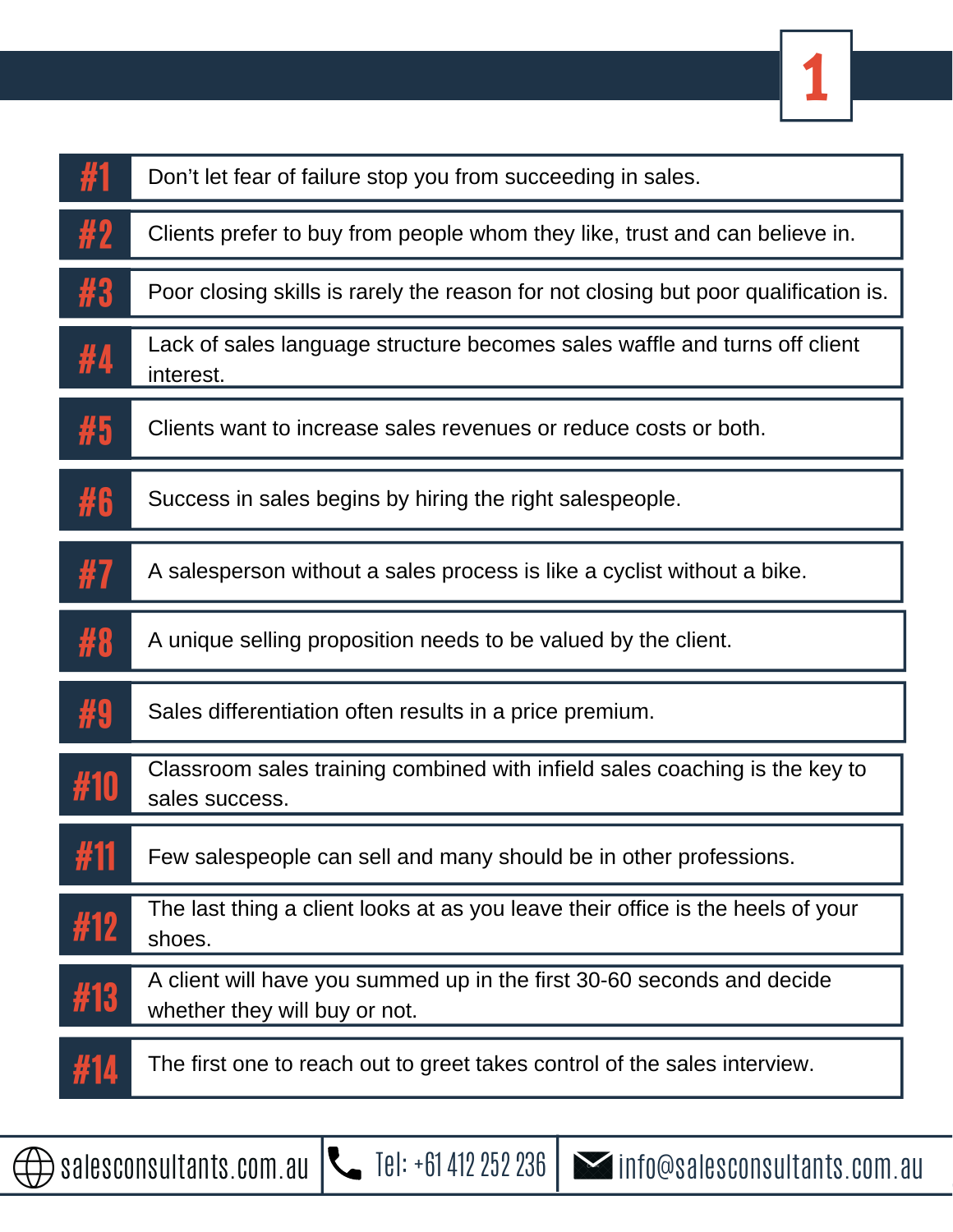| #15          | Good eye contact in sales is looking at the centre of a client's forehead<br>then to their left or right eye sweeping across the bridge of the nose to the<br>other eye then back to the centre of their forehead. |
|--------------|--------------------------------------------------------------------------------------------------------------------------------------------------------------------------------------------------------------------|
| #16          | Women in sales generally hold eye contact longer than men do.                                                                                                                                                      |
| #17          | The last thing you say when on the phone is the first thing the client will<br>remember.                                                                                                                           |
| #18          | Ensure your visual aids are always in showroom condition.                                                                                                                                                          |
| #19          | A sale hasn't been made until the account has been paid.                                                                                                                                                           |
| #20          | Lack of sales preplanning is like going on holiday and not knowing where or<br>how you are going to get there.                                                                                                     |
| #21          | When qualifying include: time frame, essential, money and power.                                                                                                                                                   |
| #22          | Trust is central to building client relationships.                                                                                                                                                                 |
| #23          | Always sell from the client's perspective.                                                                                                                                                                         |
| 40 A<br># 24 | Negotiation happens after selling.                                                                                                                                                                                 |
| #25          | Product and service features on their own don't evoke passion in the client.                                                                                                                                       |
| #26          | Not all product and service benefits are valued by the client.                                                                                                                                                     |
| #27          | A sales objection can give you the opportunity to get the sales process back<br>on track.                                                                                                                          |

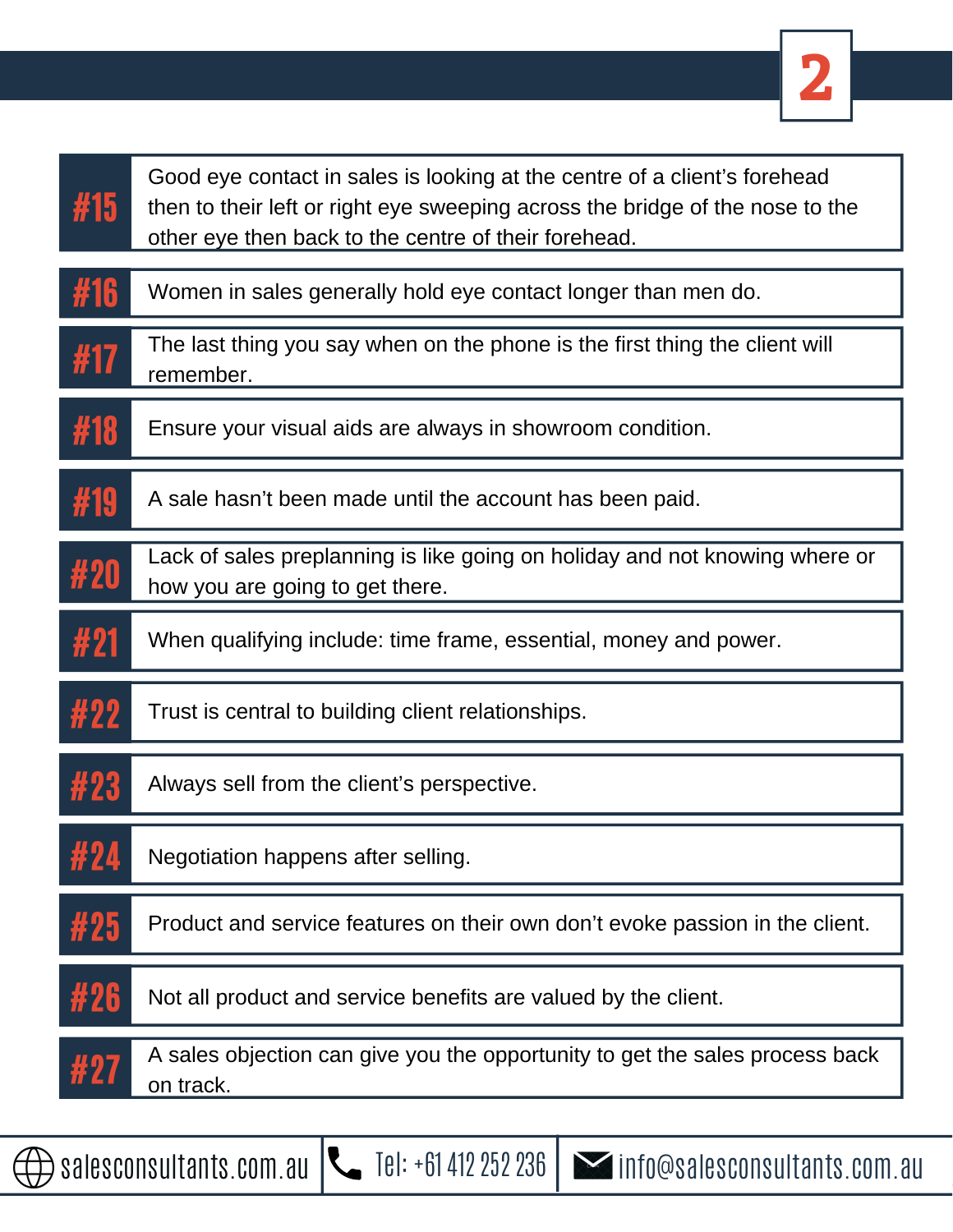| #28                 | Sales and buying processes need to be aligned to create a successful<br>sales outcome.                                             |
|---------------------|------------------------------------------------------------------------------------------------------------------------------------|
| #29                 | Follow-up in sales is as important as breathing oxygen.                                                                            |
| #30                 | Motivation to succeed in sales is 100% internal.                                                                                   |
| #31                 | Pull type sales works better than push type sales.                                                                                 |
| #32                 | Major client decisions are done for emotional reason but tend to be justified<br>logically.                                        |
| #33                 | Salespeople tend to be better at either business development or account<br>management and rarely can one salesperson do both well. |
| #34                 | Salespeople often copy their sales manager's habits.                                                                               |
| #35                 | When coaching, sales managers need be able to demonstrate sales<br>competence.                                                     |
| #36                 | If you are asked to sell in a manner that is unethical – get out of there.                                                         |
| #37<br>$\bm{H}$ v i | Sales is a tough and challenging profession and not one for the faint hearted.                                                     |
| #38                 | To sustain a long-term client relationship a double win is the only outcome -<br>every time.                                       |
| #39                 | Sales call objectives need to be built around purpose, progress and expected<br>results.                                           |
| #40                 | How can a cold call be a cold call when it's a new call?                                                                           |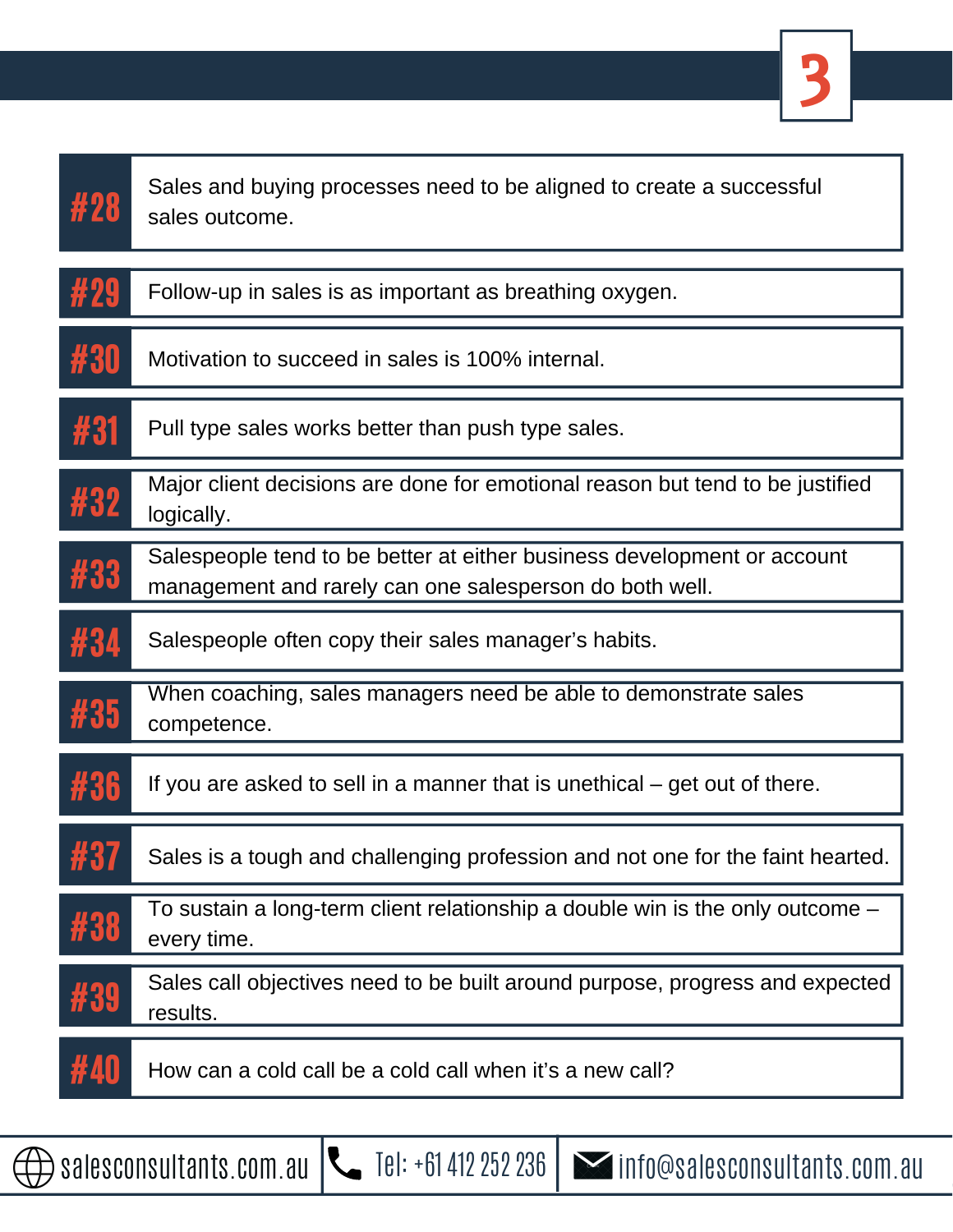

| #41 | The number 1 reason why salespeople don't ask for referrals is fear of<br>rejection.                                                      |
|-----|-------------------------------------------------------------------------------------------------------------------------------------------|
| #42 | Making the right first impression is the ability not to infringe upon clients'<br>norms and perceptions.                                  |
| #43 | Your body language has far greater effect on your client than verbal language<br>in both accuracy and validity.                           |
| #44 | Breathing naturally in a sales situation will lower your vocal tone and increase<br>your influence.                                       |
| #45 | Breathing fast and shallow in a sales situation will distract your client's<br>attention.                                                 |
| #46 | Inexperienced salespeople move quickly from their introduction and into<br>talking about their products or services.                      |
| #47 | By not asking the right questions sales objections are often given in response<br>to a perceived lack of need for the product or service. |
| #48 | Don't provide answers to client quoted problems given early in the sales<br>process. Just Keep listening and ask more questions.          |
| #49 | Integrity and competence equals trust.                                                                                                    |
| #50 | Loyalty in sales is the result of providing consistent positive emotional<br>experiences and satisfaction.                                |
| #51 | One of the first questions you can ask is to ask if you can ask questions.                                                                |
| #52 | Demonstrate respect by pre-empting any sensitive question.                                                                                |
| #53 | Use open questions to relax the client and yourself.                                                                                      |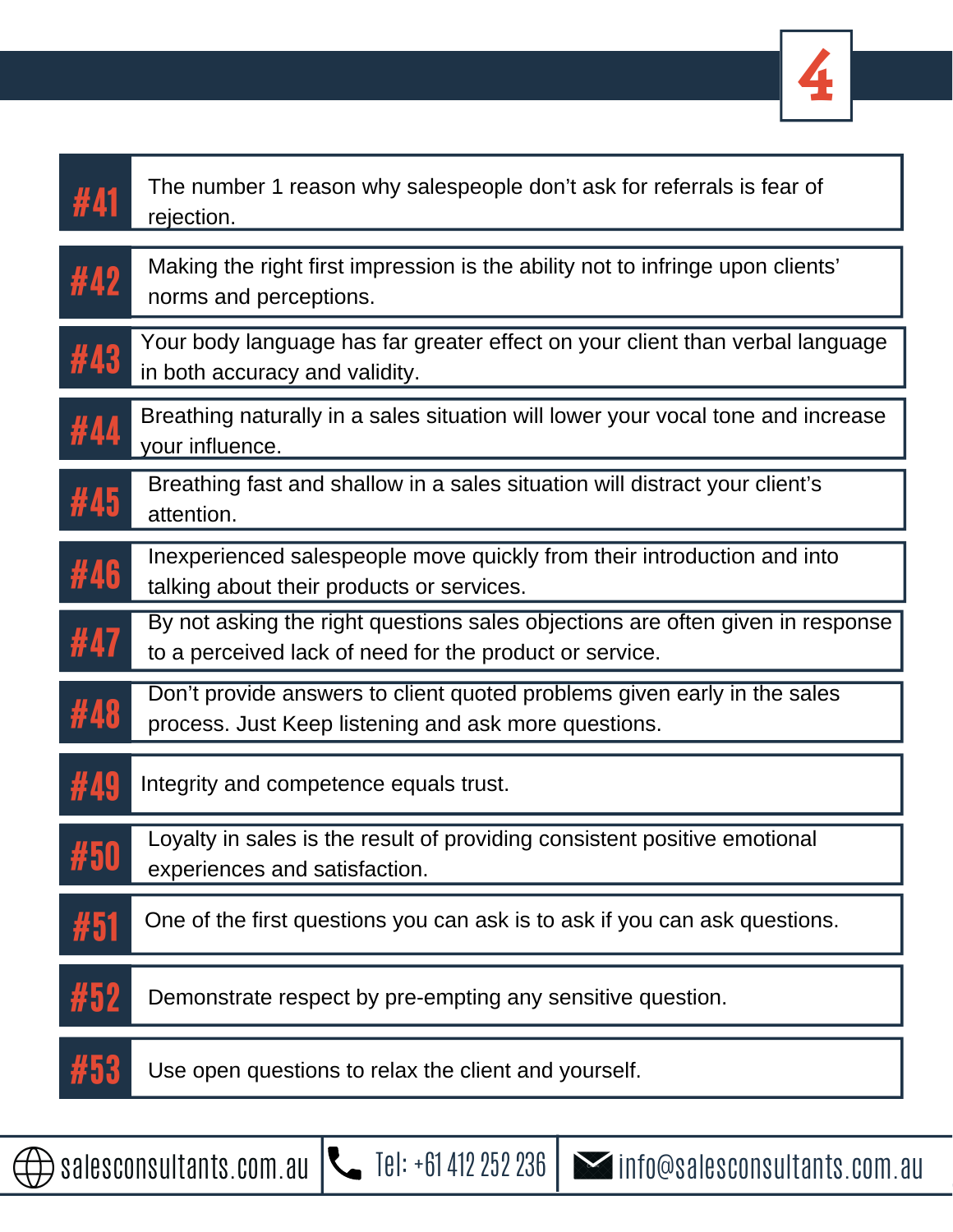| #54 | Most people function at only a quarter of their active listening capacity.                                                                 |
|-----|--------------------------------------------------------------------------------------------------------------------------------------------|
| #55 | Don't react to client needs but respond to them.                                                                                           |
| #56 | Use photos and graphs to enhance your presentation.                                                                                        |
| #57 | A visual aid should be an extension of yourself and add value to your<br>presentation.                                                     |
| #58 | Using a visual aid during a presentation can improve a client's<br>comprehension by as much as 4 fold.                                     |
| #59 | Highlighting past and present achievements can instil confidence in a<br>potential client.                                                 |
| #60 | Sales objections can impede sales and stifle client relationships.                                                                         |
| #61 | A sales objection is a business rebuttal and not to be taken as personal<br>rejection.                                                     |
| #62 | To effectively overcome a sales objection, a client's mental and emotional<br>position that resulted in the objection has to be addressed. |
| #63 | Closing the sale should feel natural to the client and yourself.                                                                           |
| #64 | The number 1 reason why salespeople don't close is fear of rejection.                                                                      |
| #65 | Clients like to feel they are in control, are respected and can trust the<br>salesperson.                                                  |
| #66 | Never lie. Truth is your greatest asset, because it builds trust.                                                                          |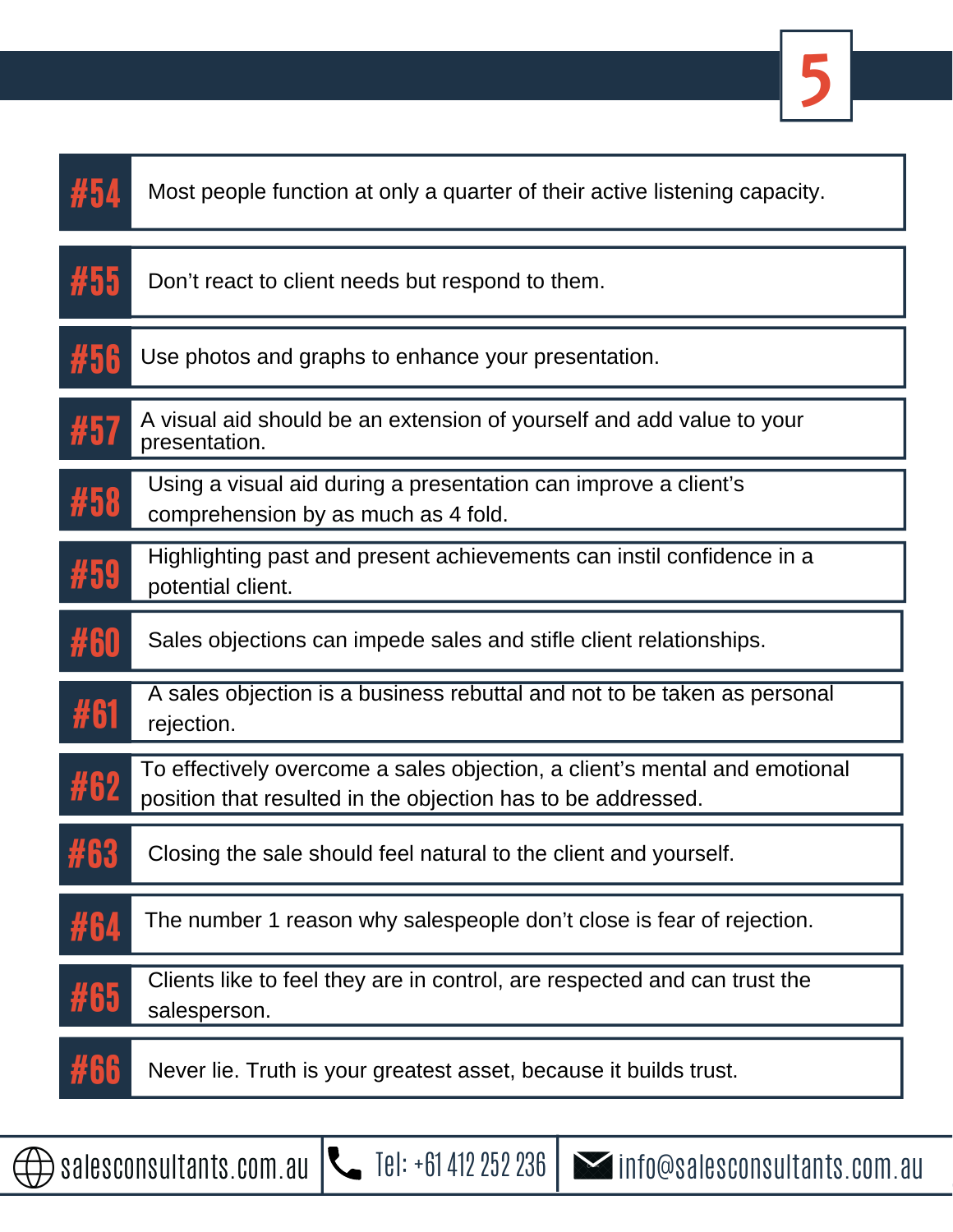

| #67          | Three most negative words in sales are: cost, but and just.                                        |
|--------------|----------------------------------------------------------------------------------------------------|
| #68          | Three common negative phrases in sales are: You will have to" "I don't<br>know" "We can't do that" |
| #69          | Answer the phone on the 3rd ring. First or beyond the 3rd sends the wrong<br>message.              |
| #70          | Slow down your speech rate when speaking on the phone.                                             |
| #71          | When recording a voice message, smile. You will sound better.                                      |
| #72          | Always conclude a phone call with the relationship top of mind.                                    |
| #73          | Good email etiquette can create differentiation from competitors.                                  |
| #74          | Read an email twice before sending.                                                                |
| #75          | Emails - use conventional spelling, grammar and punctuation.                                       |
| W78<br># 1 0 | Emails - 15-20 words per sentence. Keep paragraphs short.                                          |
| #77          | Capital letters in an email is like verbal shouting.                                               |
| #78          | Only send carbon copy emails to those directly involved and need to know.                          |
| #79          | Never substitute an email that should be a face-to-face sales meeting.                             |